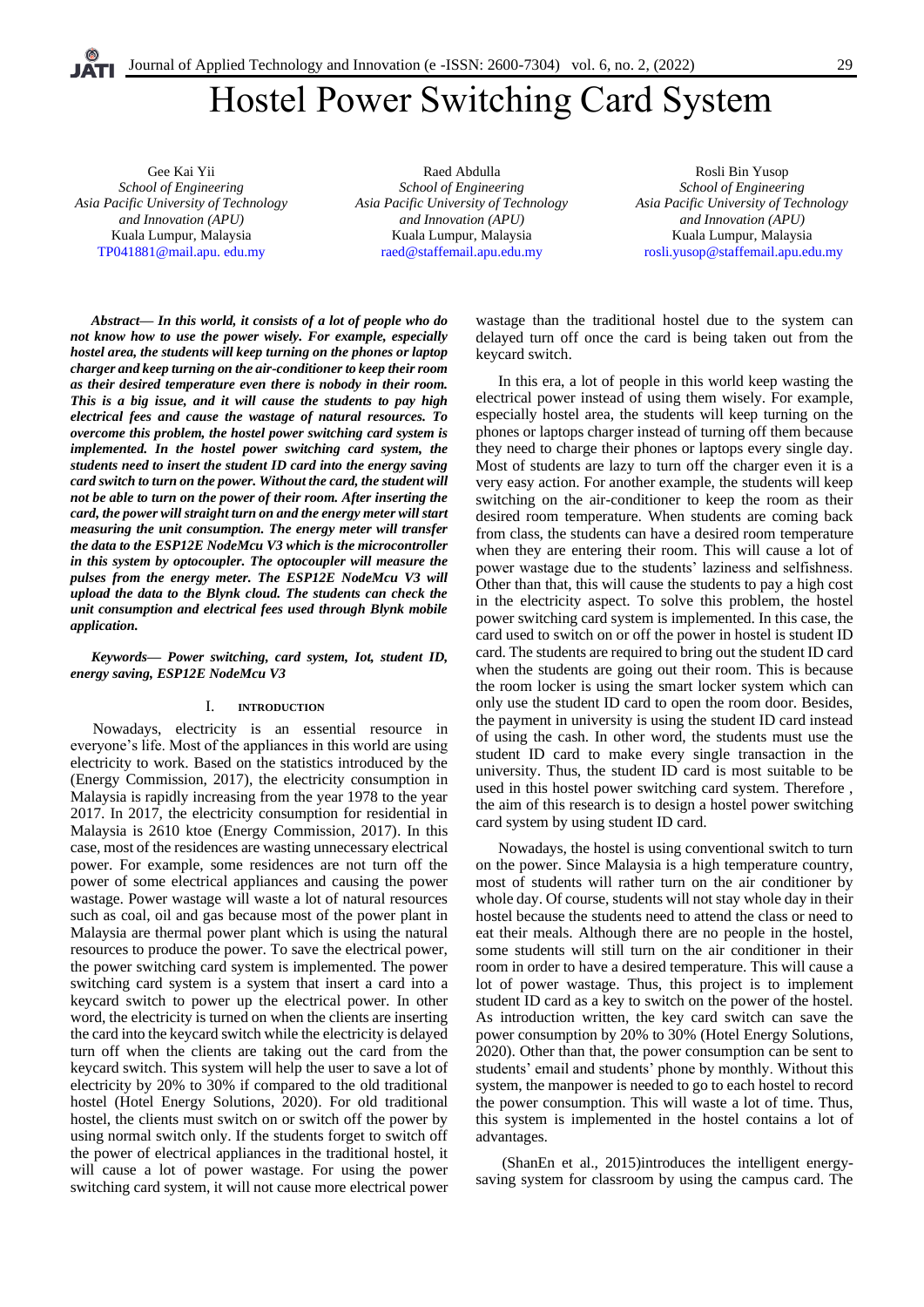system is based on the campus card to turn on or turn off the power. If there is nobody in the traditional classroom and the lightings of the classroom are turned on, this will cause a lot of power wastage and cause the higher unnecessary energy consumption of the school. The researchers introduce this system which consists of information center, base station and sub control nodes. The information center acts as an important part which consists of data of the campus card. The data of the campus card can be transmitted through the network to the base station. Meanwhile, the communication between the base station and control nodes is using wireless communication. The campus card is required to insert into the card holder in the classroom when the students enter the classroom. The data in the campus card will read by the control nodes to check whether it is available. If it is available, the student can turn on the power in the classroom. When the student removes the campus card, the warning will be produced to remind the student to insert again. If there is no campus card to insert, the control nodes will close the power automatically.

Radio frequency identification (RFID) and wireless sensor networks (WSNs) are complementary technologies that reduce power consumption (Abdulla, 2014; Abdulla & Ismail, 2011, 2013; Abdulla & Selvaperumal, 2018a, 2018b) .(Lakshmi & Deepika, 2017) emphasize on the classroom with the light is turned on while there is nobody in the classroom. With the problem of this, the researchers introduce a cost effective energy saving system based on RFID. With this system, the school can save a lot of power instead of paying unnecessary electricity costs. This system is using the campus card system to perform. If there is no campus card in the card holder, the power in the classroom cannot be turned on. In this journal, the researchers mainly focused on the components used in this system and the function of every components. For the control section, there are a lot of sensors used such as temperature and humidity sensor, light sensor and RFID reader. With the presence of sensors, the devices can be turned on and turned off automatically instead of wasting the power. The ARM is used to transmit the signal that produced by the sensors and transmit to the output devices. The microcontroller can be used immediately with the aid of the Zigbee in this system. The LCD display is used to display the students or staffs' name who used the classroom. For the server section, it works same as the control section. The PC is used to store the students or staffs' details and send them through the ARM. The ARM sends the details to the Zigbee and Zigbee will send them to the control section. In this journal, it stated that this system has been used widely in most of the university. The system has helped the university to reduce the electricity cost. The limitation of this journal is this system is not work with the human body detection. The system should work with the human body detection due to the irresponsible student can insert the campus card into the card holder without using the classroom. This will cause a lot of power wastage.

(VARMA & REDDY, 2017) are implemented the identity cards to create a power saving system in classroom. The researchers introduce this system by separating into two section which are transmission section and receiving section. The transmission section functions to transfer the student data through Ethernet from the information center. The receiver section is used to check the availability of inputs and make the decision to give the output. The microcontroller in the both sections acts as a brain of this section. It mainly functions to detect the inputs and make the decision to provide the outputs. The RF module in transmission section acts as a transmitter to transfer the data to the receiving section while RF module in receiving section acts as a receiver to receive the data from the transmission section. The card reader is used to read the data which stored inside the card (Varma & Reddy, 2017). The sensor module is used to detect most of the external inputs that affect the lighting of the classroom. The switch is used to turn on or off the lighting in the classroom. The flash memory acts as a backup which used to store the student's data. The voice module is to warn the student to insert the card again when the student removing the card from the card reader. For this system, it is useful in most of the university to minimize the power wastage. The limitation of this journal is this system cannot save the power when consisting of multiple students in the classroom. The irresponsible students can insert one of their cards into the card reader and walk away from the classroom due to this system works if the card present.

In the recent years, advancement of technology has led to an increase in research and development of Internet of Things (IoT) devices (Abdulla et al., 2020; Al-Gumaei et al., 2018; Eldemerdash et al., 2020; Haziq et al., 2022; Hon et al., 2020; Kalilani et al., 2021; Katemboh et al., 2020; Lakshmanan et al., 2020; Murugiah et al., 2021; Rasheed et al., 2021; Samson et al., 2020; Singh et al., 2021; Zainudin et al., 2022). Internet of Things (IoT) has become one of the essential items in our reality (He et al., 2016)found out that the resources management is very challenging. To solve this problem, the researchers apply the IoT techniques to a smart resources management by performing the case study of intelligent chair system. The intelligent chair system is using the Arduino Yun as the microcontroller to work. In this system, the Arduino Yun is connected with the RF reader, pressure sensor and -Fi module. The RFID reader is used to read the information in the user ID. The pressure sensor is used to detect whether the chair is occupied or not. The Wi-Fi module is used to upload the collected data to the cloud server and the authorized user can retrieve the collected data from the cloud server. the system is divided into three parts which are Arduino Yun, ThingSpeak and Android application. The Arduino is used to receive the user's information from the RFID Reader when the pressure point has reached the reference data. Then, the Arduino transmit the user's information and timestamp to the AR9331 microcontroller through bridge (He et al., 2016). After that, once the ThingSpeak API receives the HTTP POST request, the user's information and timestamp will be stored inside the cloud server. When the authorized user wants to retrieve the data from the cloud server, the HTTP GET request will be send to ThingSpeak API. In this case, the API key is needed in this process to avoid unauthorised user to retrieve the data. In this journal, the researchers are using ThingSpeak as their IoT software instead of using Web 2.0. This is because ThingSpeak is easier to implement and it is free. In this case, ThingSpeak can store the collected data in its cloud system and can retrieve the data anytime. In this case, the limitation of this journal is the system cannot notify the user if there is error in the system and there is no specific cost of this system shown.

(Pasha, 2016) introduces an IoT sensing and monitoring system with MATLAB analysis by using ThingSpeak. In this system, the ThingSpeak acts as an IoT cloud system which store the sensed data. Meanwhile, MATLAB is used to track back the sensed data from the cloud system by using the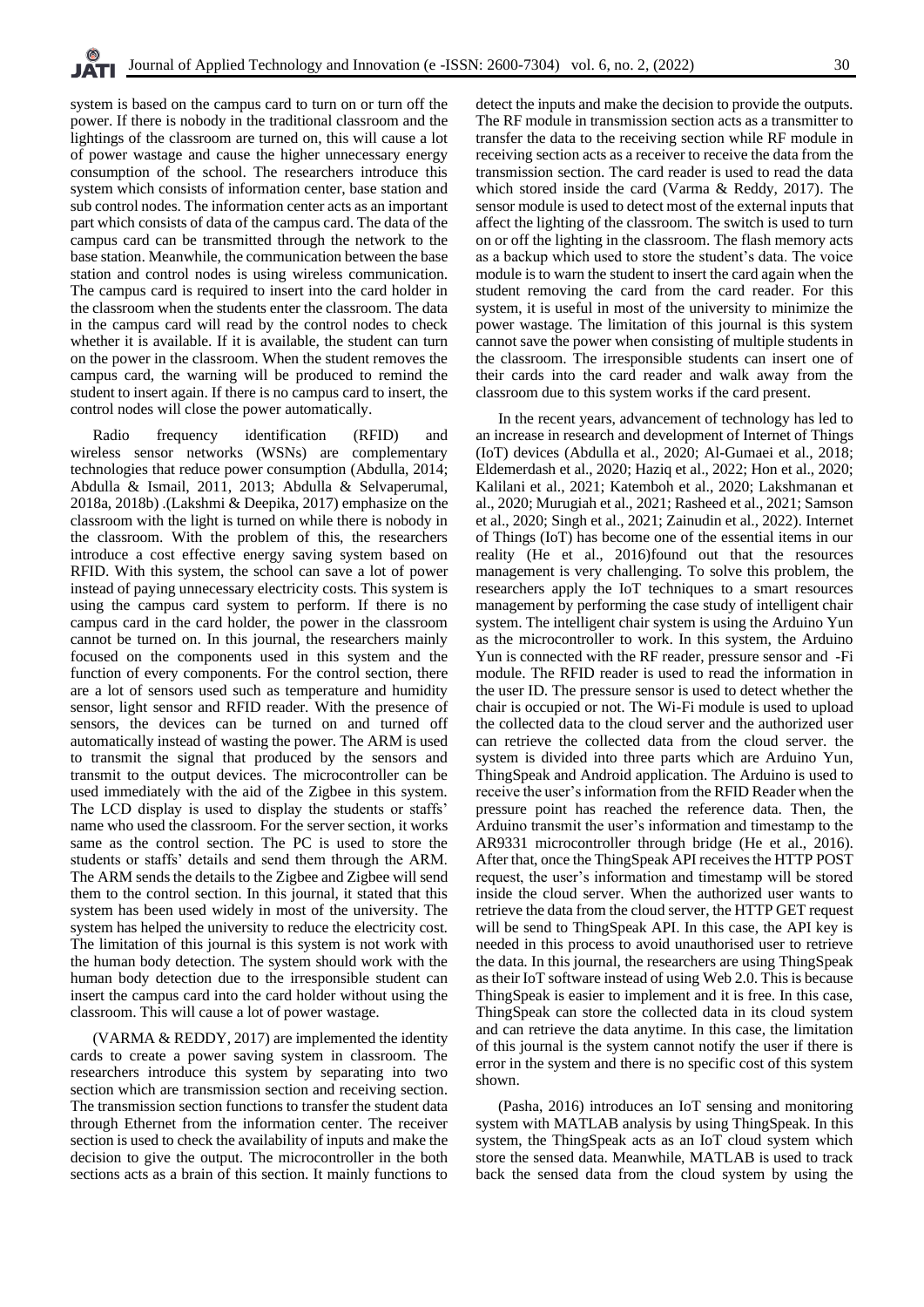channel ID and API key (Pasha, 2016). Other than that, this system also includes some important components which are Arduino Uno and Arduino ESP8266. The Arduino Uno acts as the microcontroller which functions to control the sensor while the Arduino ESP8266 acts as the Wi-Fi module which functions to transmit the sensed data to the ThingSpeak cloud system. Arduino transmit the sensed data to the Wi-Fi module and Wi-Fi module transmit the sensed data to the ThingSpeak cloud. If the user wants to retrieve the sensed data from the cloud system, the user can use the MATLAB to retrieve.

Most of the companies has taken the action to do some research on the machine-to-machine communication with IoT. IoT has implemented on the sensors by joining them to the machines or the objects. The sensed data is needed to read and analyse by using manpower and it will cause the higher cost in retrieve the data by using manpower. By solving this problem, the cloud system can be used to store and retrieve the sensed data. Thus,(Abdul-Rahman & Graves, 2016) introduces an IoT system by using MSP430 and ThingSpeak cloud system. In this system, MSP430 acts as a microcontroller to perform transmission of the sensed values produced by the sensor. In this system, the researchers use the educational booster pack of MSP430. the data captured by the sensor is the input of the system. The IoT system includes various modules which are the sensor reading and transmit system (MSP430), PC app and ThingSpeak online app. All the sensed data will be exchange between the modules. All these three modules will be worked together in order to perform the output. The output of this system will be displayed on the LCD screen which is located at the educational booster pack of MSP430. Other than that, the data captured by the sensor will be stored to the ThingSpeak cloud.

(Rahman et al., 2015) introduce a smart meter system by using Arduino and GSM for advanced metering and billing system. The traditional metering and billing system is slow compared to the system proposed by researchers. Basically, Arduino acts as a microcontroller which is the brain of this system. The function of Arduino is used to perform the appropriate outcome based on the code in the Arduino. The GSM can allow the Arduino to connect with the internet. Other than that, messages sending or receiving can be done by using GSM as well. The software used in this system is Proteus 8.0. Other than Arduino and GSM, there are a lot of components used such as energy meter which is digital, relay and buzzer. The energy meter is used to measure voltage and current to calculate the energy. In this system, when the Arduino and GSM Modem is turned on, the relay will be turned on to make the connection with the load and energy meter. The current data will be displayed by reading the EEPROM. At the same time, the Arduino will read the signal from the energy meter. Once receiving the signal, the Arduino will increase and display the current data. In this case, the GSM Modem is used to check the SMS. The data will be sent to the specific number if the SMS is "DATA". The relay will be turned on and turned off if the SMS is "LINE OK" and "LINE CUT" respectively. Other than these three formats, the SMS will be deleted. The Arduino can detect whether tampering attempt occur or not. If it is detected, the Arduino will turn off the relay to cut off the connection with the load. After that, the buzzer will be turned on and the service provider will receive the SMS to alert them.

In this 21st century, there have a person who stand in front of our house's electrical meter once a month to record the electrical bills. The disadvantages of using manpower to record is human error which is extra changes for bills. To solve this problem (Sahani et al., 2017), propose an IoT based smart energy meter. In this system, there are some components used which are energy meter, signal conditioner, Arduino Uno, Max 232, GSM, Wi-Fi module, webpage, driver circuit and switching device(Sahani et al., 2017). switch device used in this system is Solid State Relay (SSR). It is used to turn on or off the meter. The signal conditioner is used to increase the voltage of the LED in the meter to allow the Arduino to read. The AC load can be cut off by using the driver circuit. MAX 232 is used as communication for the GSM and Wi-Fi module. The webpage is created with the aid of HTML.

Nowadays, all the people cannot live without electricity. Due to selfishness of some people, they are keep using the electricity by not paying the money which is power theft. (Preethi & Harish, 2016) introduces the smart energy meter to solve the problem of power theft. the communication between home section and base station section is using network. The power consumed and energy consumed will be calculated in this system. The energy used will be displayed on the LCD screen and it will send to consumer by monthly in the form of SMS. The power theft also can be checked by using this system. The software used for this system is keil IDE. there are two types of smart energy meter in this journal which are prepaid mode or post-paid mode. The result will be shown at two places which are LCD screen and SMS.

The conventional way to collect the meter data is through one way communication which is collected by human being. This will cause a lot of trouble because the human will make some error when collecting the meter data. To overcome this problem, (Joshi et al., 2016) introduces the IoT Based Smart Energy Meter. With this IoT based smart energy meter, the system can conduct two ways communication for billing and meter data collection. The IoT based smart energy meter can save a lot of time and save the usage of the electrical energy. Other than that, this system can collect accurate data compared to the conventional way. In the block diagram of this system, there contains pulse which produces by the energy meter. Based on the researchers, the energy meter will rotate and the researchers connect the LDR sensor to sense the rotations of the meter and the Arduino will convert the rotations to the pulse. Once the Arduino receive the pulse, the algorithm will compute the units and calculating bills. The data will be saved to the server. The user can access easily to the server and monitor the electrical consumption. If the consumption above the limit set by the user, the alert message will send to user's mobile. With this system, it will reduce the power consumption. This system can be used effectively in a lot of related sectors. The limitation of this system is the initial cost is higher compared to conventional way.

In this era, the electricity plays the main role in every house. However, most of the people are not responsible when they are using the electricity. They mostly waste the power when they are not using the electricity. Moreover, the conventional meter is time consuming because it needs manpower to record the meter data. In this case, the human also will make some error in taking the meter data. Thus, (Barman et al., 2018) introduces the IoT Based Smart Energy Meter for Efficient Energy Utilization in Smart Grid. The energy smart energy meter proposed by the researchers can use to control and monitor the power consumption of the user.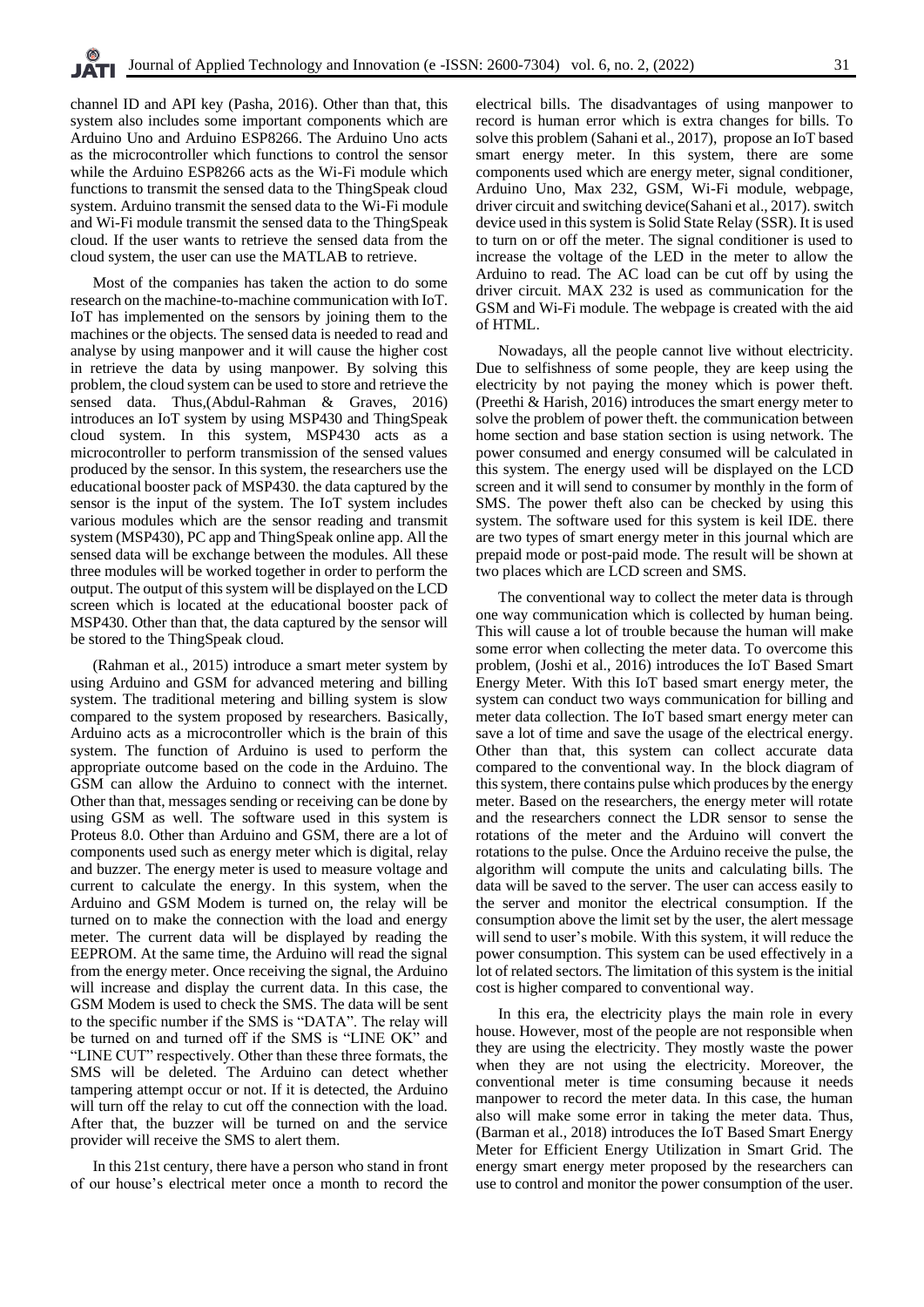Other than that, with this smart energy meter can solve the power theft as well. Fig 1. shows the block diagram of this system.



Fig. 1. Block diagram (Barman et al., 2018)

Based on Fig 1., the ESP8266 12E is act as the Wi-Fi module in this project. The energy meter is connected with the 4N35 optocoupler in order to allow the optocoupler to sense the pulse produced by the LED. The output will be sent to the Wi-Fi Module. The OLED Display is to display the results. The current sensor is used to measure the power theft in this system. In this case, the LED calibrated in the energy meter blinks 3200 times for 1 unit kWh. Once the data received from the energy meter, the data will be sent to IoT platform which is called "ThingSpeak". The ThingSpeak is used to store the data for supplier and consumer. Both can monitor the power usage by log in this IoT platform.

#### II. OVERALL BLOCK DIAGRAM

In this project, energy meter is used to record the power consumption of the student as shown in Fig 2. The optocoupler 4N35 is used to capture the pulse produced by the energy meter and transfer the pulse to the ESP12E NodeMcu V3. The RFID RC522 works with the energy saving card switch. The energy saving card switch is used to allow the student to insert the student ID card into it and turn on the power. The energy saving card switch will delay 15s when the student removes the student ID card from the switch. This is to protect the electrical appliances. The RFID RC522 is used to identify the user. The ESP12E NodeMcu V3 is used to process the data captured and upload to the Blynk cloud. The data included name, TP, unit consumption and electrical fees. The student can log into the Blynk account to monitor the power usage pattern. Once the students insert the card into the energy saving card switch, the RFID will receive some student information from the student ID card and transfer to the ESP12E NodeMcu V3.

The power will turn on once the student ID card is inserted. Once the power is turned on, the energy meter will run as normally and send the pulse to optocoupler. The optocoupler will capture the pulse and transfer it to the microcontroller. The microcontroller will process the data and calculate the fees and send it to the Blynk cloud. The student will receive the notification from the Blynk about the unit consumption and the electrical fees need to pay. Once the student ID card removed, all the electrical appliances will turn off within 15s time.



Fig. 2. Overall block diagram of this system

#### III. CONSTRUCTIONAL DETAILS

Fig 3. shows the wiring diagram of the entire system. First, the electrical meter is connected with the optocoupler 4N35. The optocoupler 4N35 will receive the pulse from the LED calibrated in the electrical meter. The electrical meter used is 1600imp/kwh which means the LED blinks 1600 times and it will increase 1kWh. The optocoupler pin 1 is connected with the anode of the LED while optocoupler pin 2 is connected with the cathode of the LED. When the LED blinks one times, the optocoupler will receive one pulse and transfer to the microcontroller. The electrical meter is also connected with the main switch which consists of ELCB, isolator and MCB. The main switch is used to protect the electrical appliances from the short circuit. All the wires are connected tightly and correctly to each circuit breakers. On the upper part of the circuit breakers, they are connected with the input power while bottom of the circuit breakers are output power. When it is detected short circuit, the circuit breakers tripped automatically by themselves. The connection must be correct or else there will have electricity when circuit breakers tripped and cause danger. The output of the MCB will connect to the energy saving switch. The energy saving switch can save the electricity if there is no card inserted into the slot. When the card is present in the slot, the power will automatically turn on. All the loads' power must connect after the energy saving switch or else the power of the load cannot be controlled by the card. The optocoupler pin 1 must connect one resistor in order to step down the voltage from the pulse and it will protect the LED inside the optocoupler. The optocoupler pin 4 is connected to the ground while pin 5 will connect to the pin D0 on the ESP12E NodeMcu V3. This is to transfer the data to the ESP12E NodeMcu V3.



Fig. 3. Wiring diagram of the entire system

#### IV. WORKING PRINCIPLE

Fig 4. shows the flowchart of the entire system. In the beginning, the student ID cards verification is keep repeating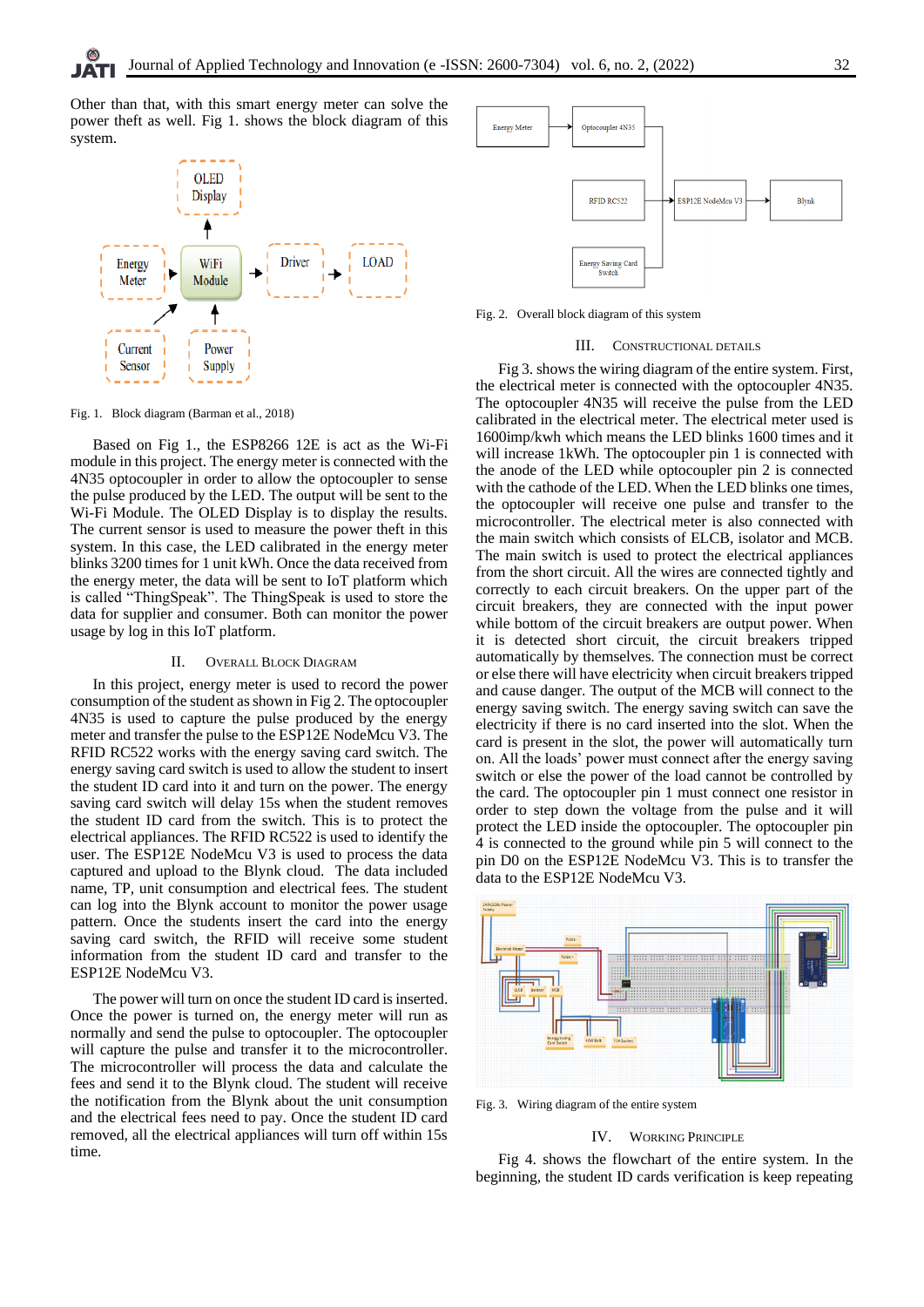until the student ID card is being inserted. Once the student ID card is inserted into the slot, the power will be turned on and ESP12E NodeMcu V3 will measure the pulse of the electrical meter. If the card is not student ID, the Blynk will send a warning message to the student's mobile phone in order to change the card to student ID card.

As before mentioned, the pulse of the LED is the measurement of the unit consumption for microcontroller. The optocoupler is connected to the electrical meter and transfer the pulse to the ESP12E NodeMcu V3. In this case, the microcontroller will calculate the power consumption and electric fees that used by the students. At the same time, the network criteria are needed to verify. If the network criteria are wrong, it is needed to check the Wi-Fi connection. Once it is correct, ESP12E NodeMcu V3 is connected to the internet. The unit consumption and electric fees that used by the students will be send to IoT platform, Blynk. The students can log in to monitor the unit consumption by time. The Blynk will notify the students the power consumption and it will send an email to allow the students to know their power consumption.



Fig. 4. Flowchart of the entire system

## V. HARDWARE AND SIMULATION RESULTS

In this result, the results will be displayed for the hardware and simulation. Fig 5. and 6., show the hardware for this system before and after inserting the card.



Fig. 5. Hardware for this system before inserting the card



Fig. 6. Hardware for this system after inserting the card

Based on Fig 5. and 6., it can be observed the bulb has been turned on and the 13A socket contains electricity after inserting the student ID card. The electric meter contains a red light at the left side of the meter which used to indicate the pulse. The simulation result will be shown in Fig 7.



#### Fig. 7. Simulation result

Based on the Fig 7., the UID tag, consumer's username and TP number are displayed at the serial monitor. Once the power is turned on, the unit consumption and electric fees are calculated by itself. Fig 8. shows the Blynk's GUI which used to display the data to the consumer's mobile phone.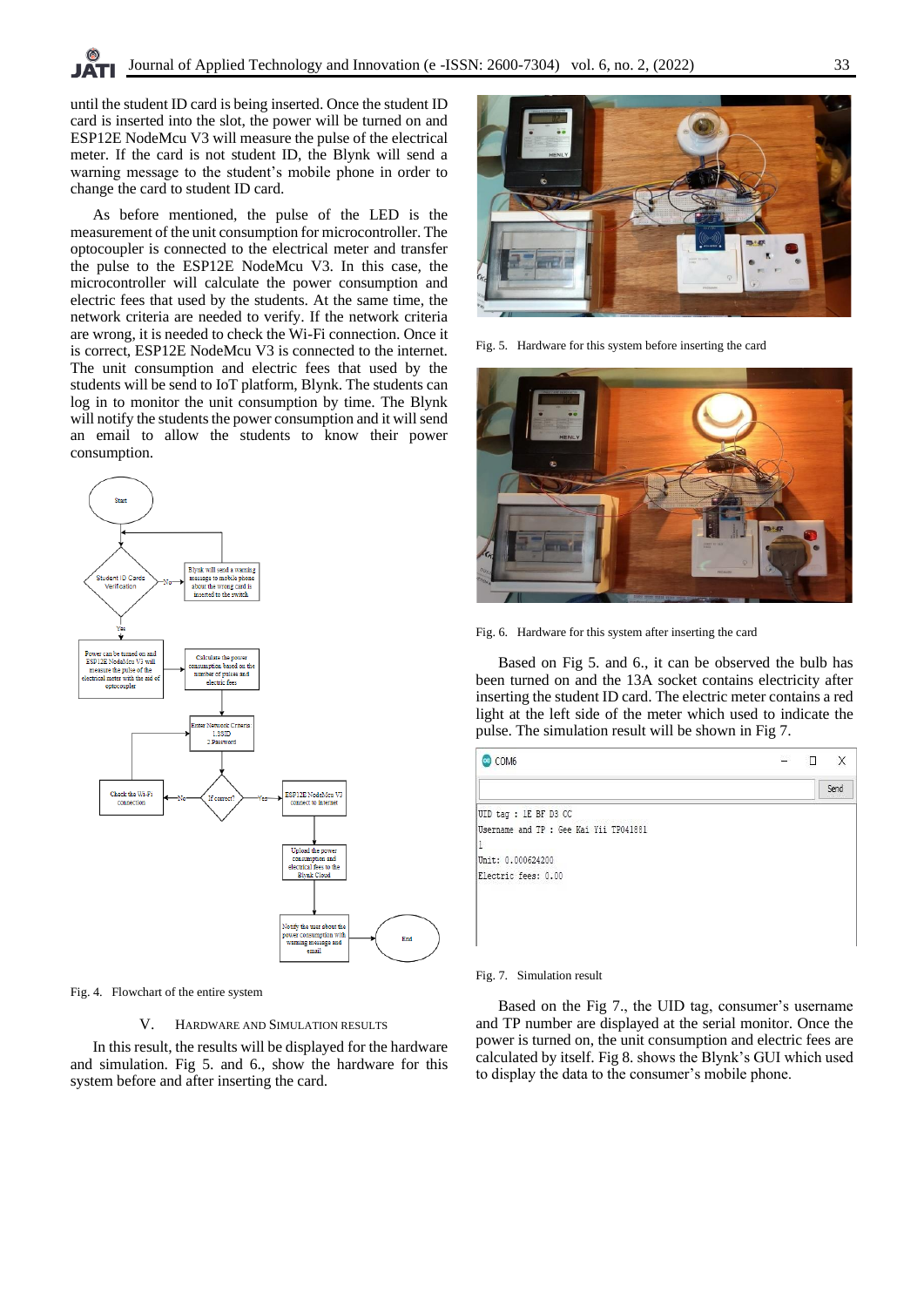| ∣⊂‡                                | <b>Final Year Project</b>            |          |               |                         |              |               |                                   |
|------------------------------------|--------------------------------------|----------|---------------|-------------------------|--------------|---------------|-----------------------------------|
|                                    |                                      |          | 0.04          | <b>UNIT CONSUMPTION</b> | 0.01         | ELECTRIC FEES |                                   |
| 1248<br>936<br>624<br>312<br>$-0-$ | M UNIT CONSUMPTION M ELECTRICAL FEES |          |               |                         |              |               | 595<br>445<br>297<br>149<br>$-0-$ |
| 20:35:42<br>Live                   | 203550<br>1h                         | 6h<br>1d | 2035.57<br>1w | 1M                      | 203605<br>3M | $\cdots$      | 20:36:12<br>ロペ                    |

Fig. 8. Blynk's GUI

The graph is used to display the power usage pattern of a student. The right hand side of the top part is used to display the unit consumption and electric fees. However, the other side of the top part is used to notify the student about the unit consumption and electric fees used by student. The notification will be sent to the mobile phone and the email will be sent to the registered email as well.

## VI. TESTING OF THE PROPOSED DESIGN

The testing of the proposed design for this system contains 3 sets. First set results are tested by using different students' ID card to test this system. For the students' ID cards, it will display the result at the serial monitor. Meanwhile, for the other cards, it will display another result at the serial monitor. In this test, it is using 3 students' ID cards and other card for this testing.

TABLE I. DIFFERENT CARDS FOR TESTING PURPOSE

| Students' ID cards            | Other Card                    |
|-------------------------------|-------------------------------|
| Gee Kai Yii, TP041881         | Normal Card with RFID chipset |
| Khor Qi Bin, TP042729         | Debit Card                    |
| Allen Sia Shun Yang, TP041875 |                               |
|                               |                               |

In this testing, there are 5 cards used to check whether the system can work with other card or only work with the students' ID card. The testing results will be shown as Fig 9, 10, 11, 12 and 13.





| COM6                                   | Χ    |
|----------------------------------------|------|
|                                        | Send |
| UID tag : 3E CO FD CC                  |      |
| Username and TP : Khor Qi Bin TP042729 |      |
|                                        |      |
|                                        |      |
| Unit: 0.000624200                      |      |

#### Fig. 10. Khor Qi Bin's student's ID card results

| COM <sub>6</sub>                                     | ,,,,, | Ο | X    |
|------------------------------------------------------|-------|---|------|
|                                                      |       |   | Send |
| UID tag : OE 1A 97 43                                |       |   |      |
| Username and TP : Allen Sia Shun Yang TP041875<br> 1 |       |   |      |
| Unit: 0.000624200                                    |       |   |      |
| Electric fees: 0.00                                  |       |   |      |
|                                                      |       |   |      |
|                                                      |       |   |      |
|                                                      |       |   |      |
|                                                      |       |   |      |
|                                                      |       |   |      |
|                                                      |       |   |      |



| Send |
|------|
|      |
|      |
|      |
|      |
|      |
|      |
|      |
|      |

Fig. 12. Debit card results

| COM6                         |      |  |  |
|------------------------------|------|--|--|
|                              | Send |  |  |
| UID tag : 4A F6 53 1A        |      |  |  |
| Username and TP : Wrong User |      |  |  |
| UID tag : 4A F6 53 1A        |      |  |  |
| Username and TP : Wrong User |      |  |  |
| UID tag : 4A F6 53 1A        |      |  |  |
| Username and TP : Wrong User |      |  |  |
| UID tag : 4A F6 53 1A        |      |  |  |
| Username and TP : Wrong User |      |  |  |

Fig. 13. Normal card results

For all the students' ID card is successfully turn on the system and execute the system when the students' ID card is inserted into the switch. This is because all the students have been registered and their student's ID card is activated in this system. For the other cards which are normal card and debit card, they unable to be used in this system and unable to turn on the power. For the debit card, it does not consist of RFID chipset inside the card. Thus, the RFID reader cannot read it and cause it unable to turn on the power.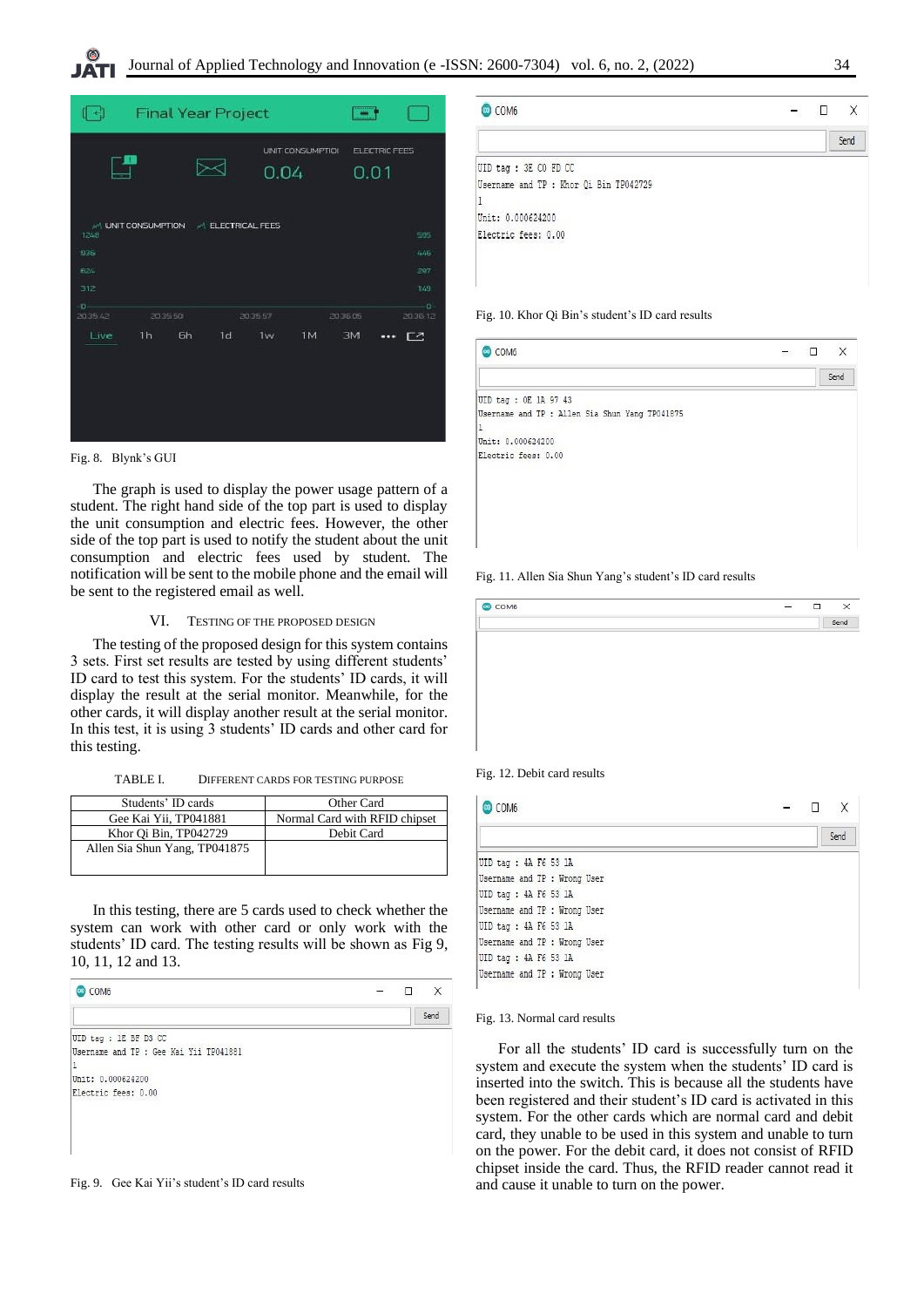Although the normal card consists of RFID chipset, the unauthorized person is detected by the RFID reader. The warning message keep popped out at the serial monitor.

The second testing is using the different types of load to test this system. The result of this testing will be compared with the calculated results and calculated the accuracy of the results. The table below shows the time consumed for the loads to have one pulse.

TABLE II. TIME FOR THE LOADS TO HAVE ONE PULSE

| Types of Load                 | Time to have one pulse (s) |
|-------------------------------|----------------------------|
| 40W bulb                      |                            |
| 58W standing fan              |                            |
| 40W bulb and 58W standing fan |                            |

The formula to calculate the time to achieve the 1000W is shown as below.

 $Time = (Time for one pulse \times pulse rate)/3600$  (1)

TABLE III. TIME FOR THE LOADS TO ACHIEVE 1000W

| Types of Load                 | Time to achieve 1000W(h) |
|-------------------------------|--------------------------|
| 40W bulb                      | 23.5                     |
| 58W standing fan              | 22.67                    |
| 40W bulb and 58W standing fan |                          |

The theoretical result and experimental result will be tabulated and calculated percentage error.

TABLE IV. COMPARISON BETWEEN THE THEORETICAL RESULT AND EXPERIMENTAL RESULT

| Types of Load                       | Theoretical | Experimental | Percentage   |
|-------------------------------------|-------------|--------------|--------------|
|                                     | Result (h)  | Result (h)   | Error $(\%)$ |
| 40W bulb                            | 25          | 23.5         | $-6\%$       |
| 58W standing<br>fan                 | 17.24       | 22.67        | 31.5%        |
| 40W bulb and<br>58W standing<br>fan | 10.2        | 12           | 15%          |

Based on Table IV, the percentage error is much higher. This is because the result recording can be caused by human error. When the LED calibrated is light up, the person who record the reading needs some time to react and makes the time is not accurate.

## VII. CONCLUSION

The energy saving card system is used to turn on the power by using the student ID card. The IoT is used to store the data and retrieve the data from IoT platform. The smart meter system is used to calculate the energy consumption used by students. The methodology includes how this works and some calculations which related to this project. Besides, the GUI for data retrieving has been built and proposed in this project.

#### References

- Abdulla, R. (2014). A Conceptual Study of Long Range Active RFID System for Reliable Data Communication. *International Conference on Frontiers of Communications, Networks and Applications (ICFCNA 2014 - Malaysia)*, 1–6. https://doi.org/10.1049/cp.2014.1428
- Abdulla, R., Eldebani, A. A., Selvaperumal, S. K., & Abbas, M. K. (2020). IoT based Pet Feeder. *Test Engineering & Management*, *83*(March-April 2020), 269–279.

http://www.testmagzine.biz/index.php/testmagzine/article/view/358 4

- Abdulla, R., & Ismail, W. (2011). Extend active RFID with A ZigBee Network. In *Microwaves & RF* (pp. 79–87).
- Abdulla, R., & Ismail, W. (2013). Survey of WSN Technology Based Reliable and Efficient Active RFID. *2013 IEEE 11th Malaysia International Conference on Communications (MICC)*, 116–121. https://doi.org/10.1109/MICC.2013.6805810
- Abdulla, R., & Selvaperumal, S. K. (2018a). Active RFID System with Wireless Sensor Network for Power Efficiency. *Journal of Applied Technology and Innovation*, *2*(1), 38–42.
- Abdulla, R., & Selvaperumal, S. K. (2018b). Active RFID System with Wireless Sensor Network for Power Efficiency. *Journal of Applied Technology and Innovation*, *2*(1), 38–42.
- Abdul-Rahman, A. I., & Graves, C. A. (2016). Internet of Things Application Using Tethered MSP430 to Thingspeak Cloud. *2016 IEEE Symposium on Service-Oriented System Engineering (SOSE)*, 352– 357. https://doi.org/10.1109/SOSE.2016.42
- Al-Gumaei, W., Selvaperumal, S. K., Abdulla, R., & Nataraj, C. (2018). Smart Tree Care System with Internet of Things. *Research Journal of Applied Sciences, Engineering and Technology*, *15*(9), 328–336. https://doi.org/10.19026/rjaset.15.5923
- Barman, B. K., Yadav, S. N., Kumar, S., & Gope, S. (2018). IOT Based Smart Energy Meter for Efficient Energy Utilization in Smart Grid. *2018 2nd International Conference on Power, Energy and Environment: Towards Smart Technology (ICEPE)*, 1–5. https://doi.org/10.1109/EPETSG.2018.8658501
- Eldemerdash, T., Abdulla, R., Jayapal, V., Nataraj, C., & Abbas, M. K. (2020). IoT Based Smart Helmet for Mining Industry Application. *International Journal of Advanced Science and Technology*, *29*(1), 373–387.

http://sersc.org/journals/index.php/IJAST/article/view/3004

- Energy Commission. (2017). *Electrical – Final Electricity Consumption*. https://meih.st.gov.my/statistics?p\_auth=qBdPA2iU&p\_p\_id=Eng\_ Statistic\_WAR\_STOASPublicPortlet&p\_p\_lifecycle=1&p\_p\_state= maximized&p\_p\_mode=view&\_Eng\_Statistic\_WAR\_STOASPubli cPortlet\_execution=e1s1&\_Eng\_Statistic\_WAR\_STOASPublicPort let\_\_eventId=ViewStatistic3&categoryId=4&flowId=7
- Haziq, M. I., Noor, I. M. B. M., & Abdulla, R. (2022). Smart IoT-Based Security System for Residence. *Journal of Applied Technology and Innovation*, *6*(1), 18–23.
- He, J., Atabekov, A., & Haddad, H. M. (2016). Internet-of-Things Based Smart Resource Management System: A Case Study Intelligent Chair System. *2016 25th International Conference on Computer Communication and Networks (ICCCN)*, 1–6. https://doi.org/10.1109/ICCCN.2016.7568533
- Hon, F. S., Abdulla, R., Selvaperumal, S. K., Nataraj, C., & Ratnadurai, D. (2020). Wheelchair-Person Fall Detection with Internet of Things. *Solid State Technology*, *63*(1S), 911–922. http://www.solidstatetechnology.us/index.php/JSST/article/view/78 1
- Hotel Energy Solutions. (2020). *Energy Efficiency Solutions*. http://www.hes-

unwto.org/HES/files/HES\_Key\_EE\_Technology\_11\_EN.pdf

- Joshi, S., Kolvekar, S., & Singh, S. (2016). IoT Based Smart Energy Meter. *Bonfring International Journal of Research in Communication Engineering*, *6*, 89–91. https://doi.org/10.9756/BIJRCE.8209
- Kalilani, M., Lai, N. S., & Abdulla, R. (2021). IoT Based Neonatal Incubator for the Developing World and Conflict zones. *Journal of Applied Technology and Innovation*, *5*(4), 44–50.
- Katemboh, E. M., Abdulla, R., Jayapal, V., Selvaperumal, S. K., & Ratnadurai, D. (2020). Integrated Animal Health Care Using IoT. *International Journal of Advanced Science and Technology*, *29*(01), 42–56.
	- http://sersc.org/journals/index.php/IJAST/article/view/2980/2081
- Lakshmanan, R., Djama, M., Selvaperumal, S. K., & Abdulla, R. (2020). Automated Smart Hydroponics System Using Internet of Things. *International Journal of Electrical and Computer Engineering*, *10*(6), 6389–6398. https://doi.org/10.11591/IJECE.V10I6.PP6389- 6398
- Lakshmi, G. S. S., & Deepika, G. (2017). *COST EFFECTIVE ENERGY SAVING SYSTEM USING RFID*.
- Murugiah, K. van, Subhashini, G., & Abdulla, R. (2021). Wearable IoT based Malaysian sign language recognition and text translation system. *Journal of Applied Technology and Innovation*, *5*(4), 51–58.